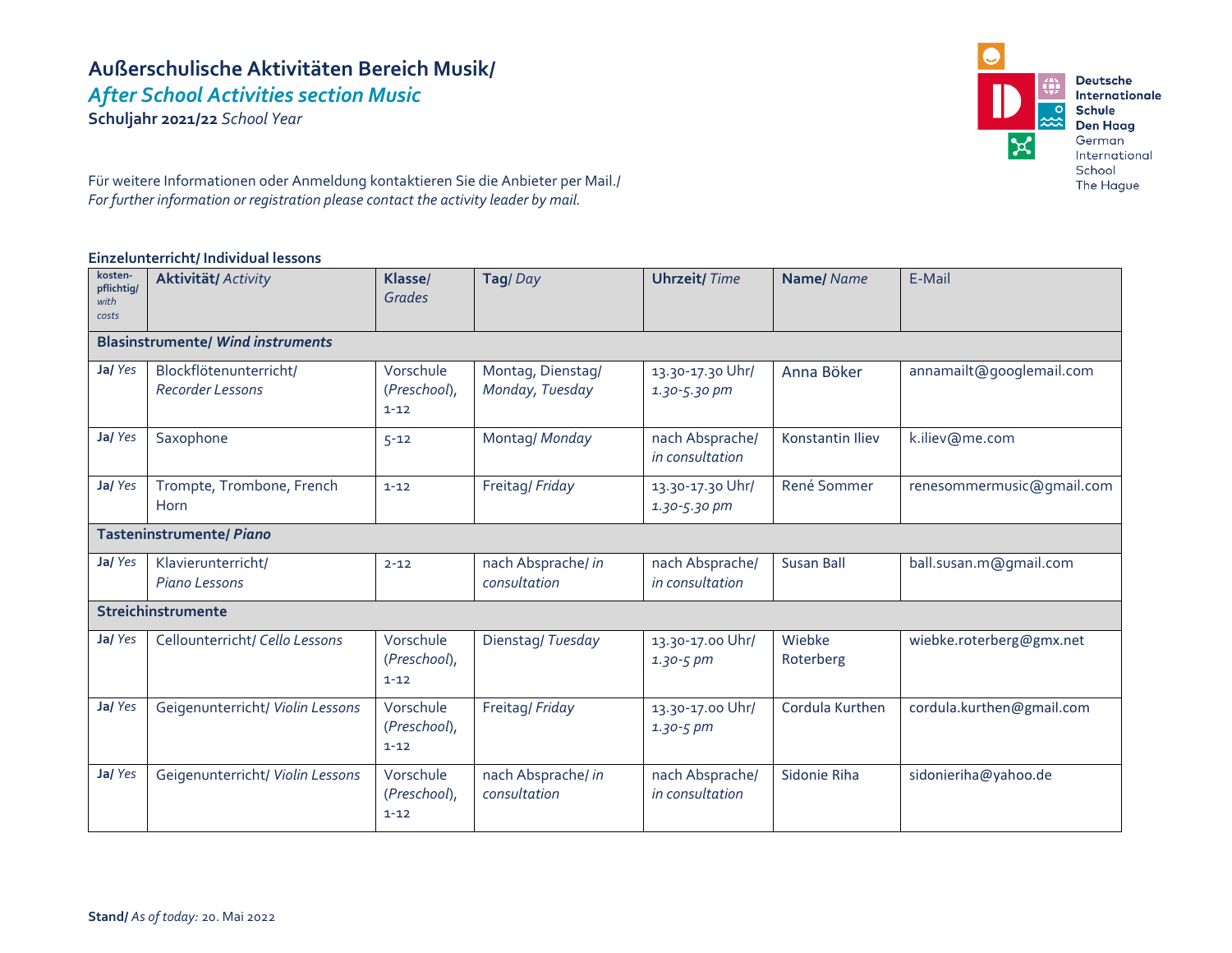# **Außerschulische Aktivitäten Bereich Musik/** *After School Activities section Music*

**Schuljahr 2021/22** *School Year*



Für weitere Informationen oder Anmeldung kontaktieren Sie die Anbieter per Mail./ *For further information or registration please contact the activity leader by mail.*

| kosten-<br>pflichtig/<br>with<br>costs  | <b>Aktivität/ Activity</b>                            | Klasse/<br><b>Grades</b>              | Tag/Day                                    | <b>Uhrzeit/Time</b>                  | Name/Name           | E-Mail                    |  |  |
|-----------------------------------------|-------------------------------------------------------|---------------------------------------|--------------------------------------------|--------------------------------------|---------------------|---------------------------|--|--|
| Saiteninstrumente/ Stringed instruments |                                                       |                                       |                                            |                                      |                     |                           |  |  |
| Ja/Yes                                  | Gitarren- & Lauteunterricht/<br>Guitar & Lute Lessons | $1 - 12$                              | Montag/ Monday                             | 13.30-17.30 Uhr/<br>$1.30 - 5.30$ pm | <b>Ireen Thomas</b> | ireen.thomas@gmail.com    |  |  |
| Ja/Yes                                  | Gitarrenunterricht/<br>Guitar Lessons                 | $1 - 12$                              | Dienstag, Donnerstag/<br>Tuesday, Thursday | 13.30-17.30 Uhr/<br>1.30-5.30 pm     | Danella Smith       | gitarresmith@gmail.com    |  |  |
| <b>Schlagzeug/Drums/ Percussion</b>     |                                                       |                                       |                                            |                                      |                     |                           |  |  |
| Ja/Yes                                  | Schlagzeug/ Drums                                     | Vorschule<br>(Preschool),<br>$1 - 12$ | nach Absprache/ in<br>consultation         | nach Absprache/<br>in consultation   | Diogo Carvalho      | dc.percussion@gmail.com   |  |  |
| E-Instrumente                           |                                                       |                                       |                                            |                                      |                     |                           |  |  |
| Ja/Yes                                  | E-Gitarre/ E-Guitar                                   | $1 - 12$                              | Dienstag/Tuesday                           | 13.30-15.15 Uhr<br>$1.30 - 3.15$ pm  | Wojtek Justyna      | contact@wojtekjustyna.com |  |  |
| Ja/Yes                                  | E-Bass                                                | $5 - 12$                              | Dienstag/Tuesday                           | 15.30-17.30 Uhr<br>3.30-5.30 pm      | Janna Ebbens        | j.ebbens@home.nl          |  |  |